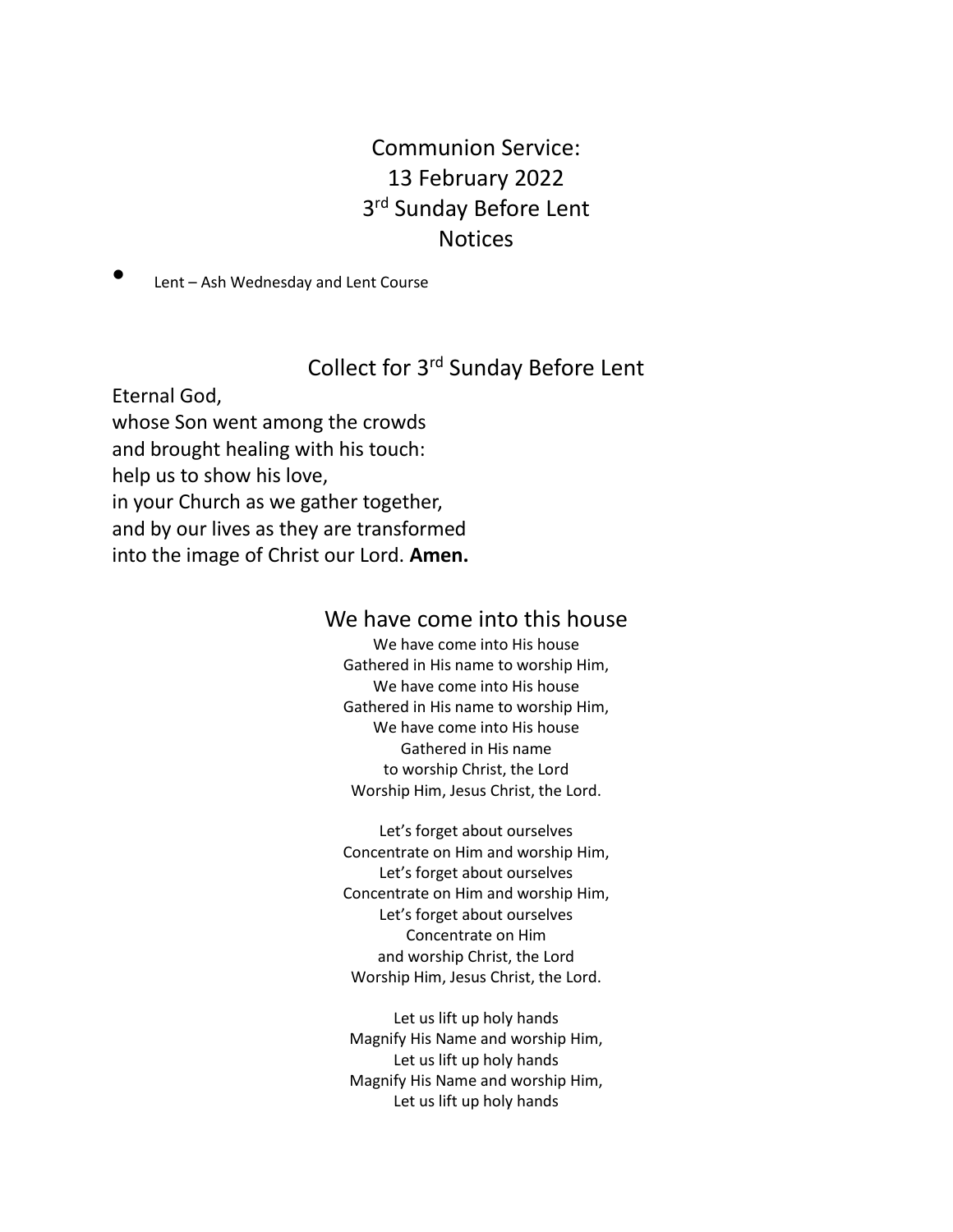#### Magnify His Name and worship Christ, the Lord Worship Him, Jesus Christ, the Lord.

## Saying Sorry

**Father God, we are sorry for the things we do and say and think which make you sad, and for not thinking of others before ourselves.**

**Please forgive us, and help us to love you and other people more and more. Amen.**

## Receiving Forgiveness

May God who loved the world so much that he sent his Son to be our Saviour, forgive us our sins, and make us holy to serve him in the world, through Jesus Christ our Lord.

#### **Amen.**

# 1 Corinthians 15:12-20 (NIV)

 $12$  But if it is preached that Christ has been raised from the dead, how can some of you say that there is no resurrection of the dead?<sup>13</sup> If there is no resurrection of the dead, then not even Christ has been raised. <sup>14</sup> And if Christ has not been raised, our preaching is useless and so is your faith. <sup>15</sup> More than that, we are then found to be false witnesses about God, for we have testified about God that he raised Christ from the dead. But he did not raise him if in fact the dead are not raised.

<sup>16</sup> For if the dead are not raised, then Christ has not been raised either. <sup>17</sup> And if Christ has not been raised, your faith is futile; you are still in your sins. <sup>18</sup> Then those also who have fallen asleep in Christ are lost. <sup>19</sup> If only for this life we have hope in Christ, we are of all people most to be pitied.

<sup>20</sup> But Christ has indeed been raised from the dead, the firstfruits of those who have fallen asleep.

# Luke 6:17-26 (NIV)

<sup>17</sup> He went down with them and stood on a level place. A large crowd of his disciples was there and a great number of people from all over Judea, from Jerusalem, and from the coastal region around Tyre and Sidon, <sup>18</sup> who had come to hear him and to be healed of their diseases. Those troubled by impure spirits were cured, <sup>19</sup> and the people all tried to touch him, because power was coming from him and healing them all.

<sup>20</sup> Looking at his disciples, he said:

"Blessed are you who are poor,

for yours is the kingdom of God. <sup>21</sup> Blessed are you who hunger now,

for you will be satisfied.

Blessed are you who weep now, for you will laugh.

<sup>22</sup> Blessed are you when people hate you, when they exclude you and insult you and reject your name as evil, because of the Son of Man.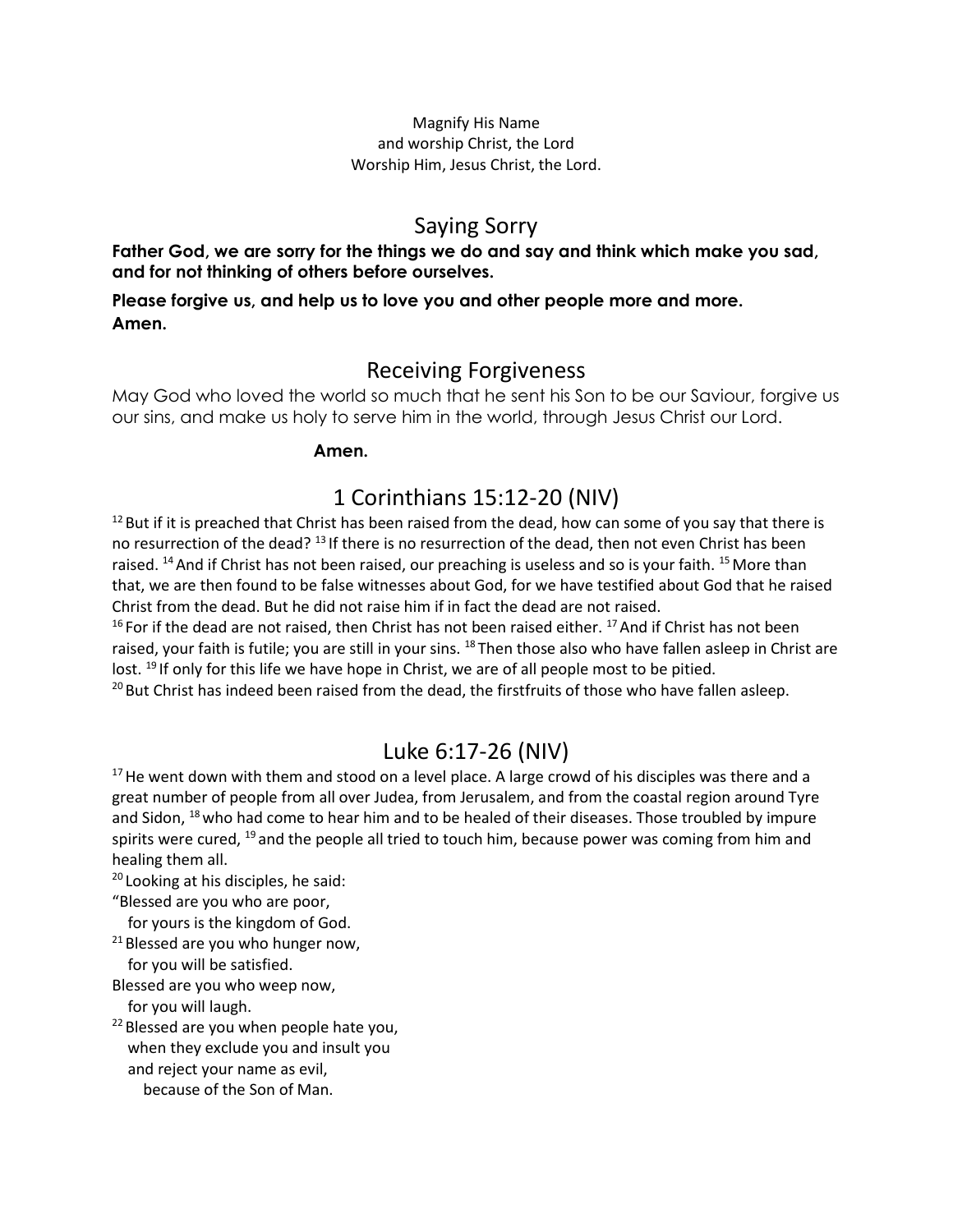$23$  "Rejoice in that day and leap for joy, because great is your reward in heaven. For that is how their ancestors treated the prophets.

<sup>24</sup> "But woe to you who are rich,

for you have already received your comfort.

<sup>25</sup> Woe to you who are well fed now,

for you will go hungry.

Woe to you who laugh now,

for you will mourn and weep.

<sup>26</sup> Woe to you when everyone speaks well of you, for that is how their ancestors treated the false prophets.

#### In Christ Alone

In Christ alone my hope is found He is my light, my strength, my song This cornerstone, this solid ground Firm through the fiercest drought and storm What heights of love, what depths of peace When fears are stilled, when strivings cease My comforter, my all in all Here in the love of Christ I stand

In Christ alone who took on flesh Fullness of God in helpless babe This gift of love and righteousness Scorned by the ones He came to save Till on that cross as Jesus died The wrath of God was satisfied For every sin on Him was laid Here in the death of Christ I live

There in the ground His body lay Light of the world by darkness slain Then bursting forth in glorious day Up from the grave He rose again And as He stands in victory Sin's curse has lost its grip on me For I am His and He is mine Bought with the precious blood of Christ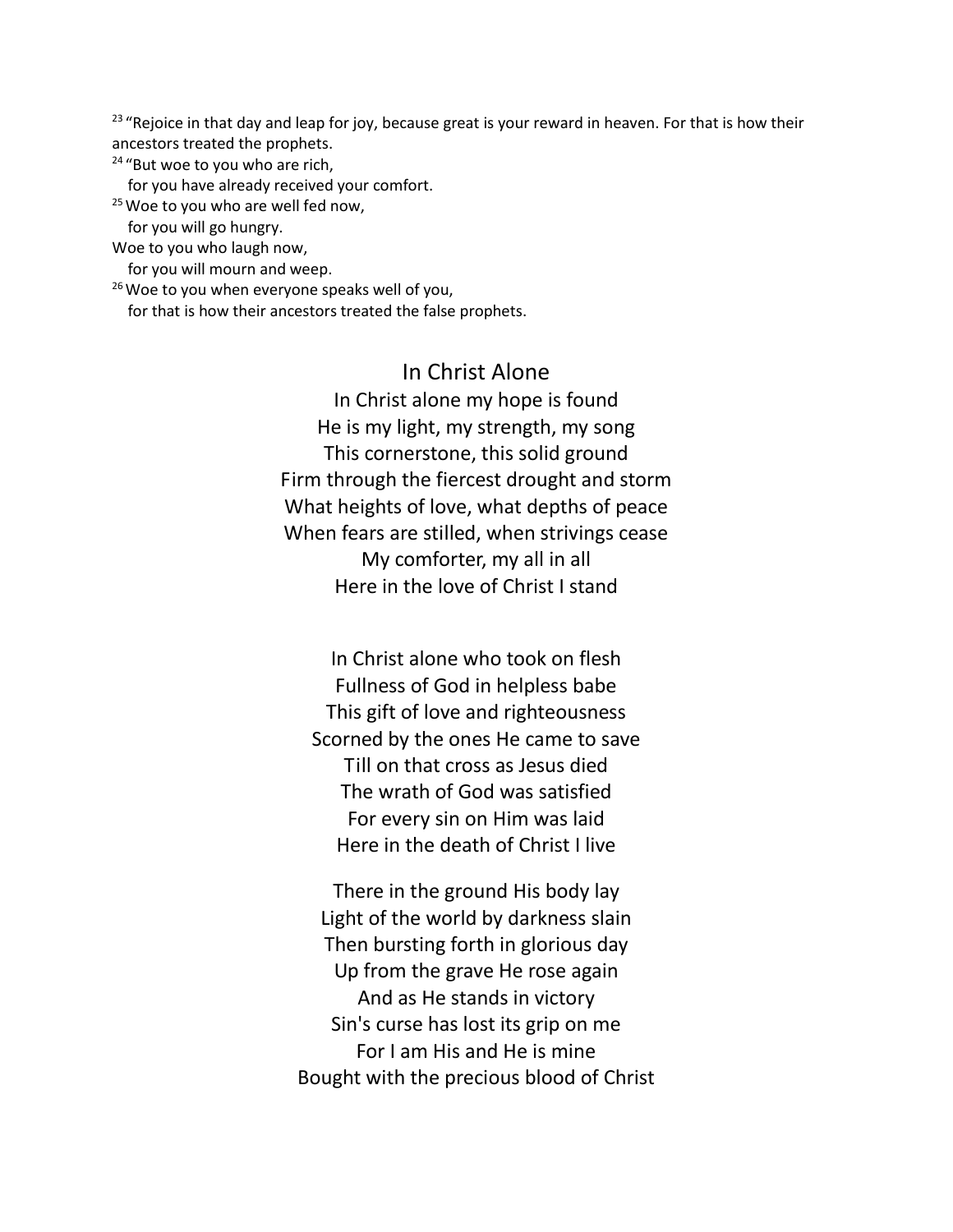No guilt in life, no fear in death This is the power of Christ in me From life's first cry to final breath Jesus commands my destiny No power of hell, no scheme of man Can ever pluck me from His hand Till He returns or calls me home Here in the power of Christ I'll stand

Talk

by Adrian

### **Blessed be your name**

Blessed be Your name In the land that is plentiful Where Your streams of abundance flow Blessed be Your name

And blessed be Your name When I'm found in the desert place Though I walk through the wilderness Blessed be Your name

Every blessing You pour out, I'll Turn back to praise When the darkness closes in, Lord Still I will say Blessed be the name of the Lord Blessed be Your name Blessed be the name of the Lord Blessed be Your glorious name

Blessed be Your name When the sun's shining down on me When the world's 'all as it should be'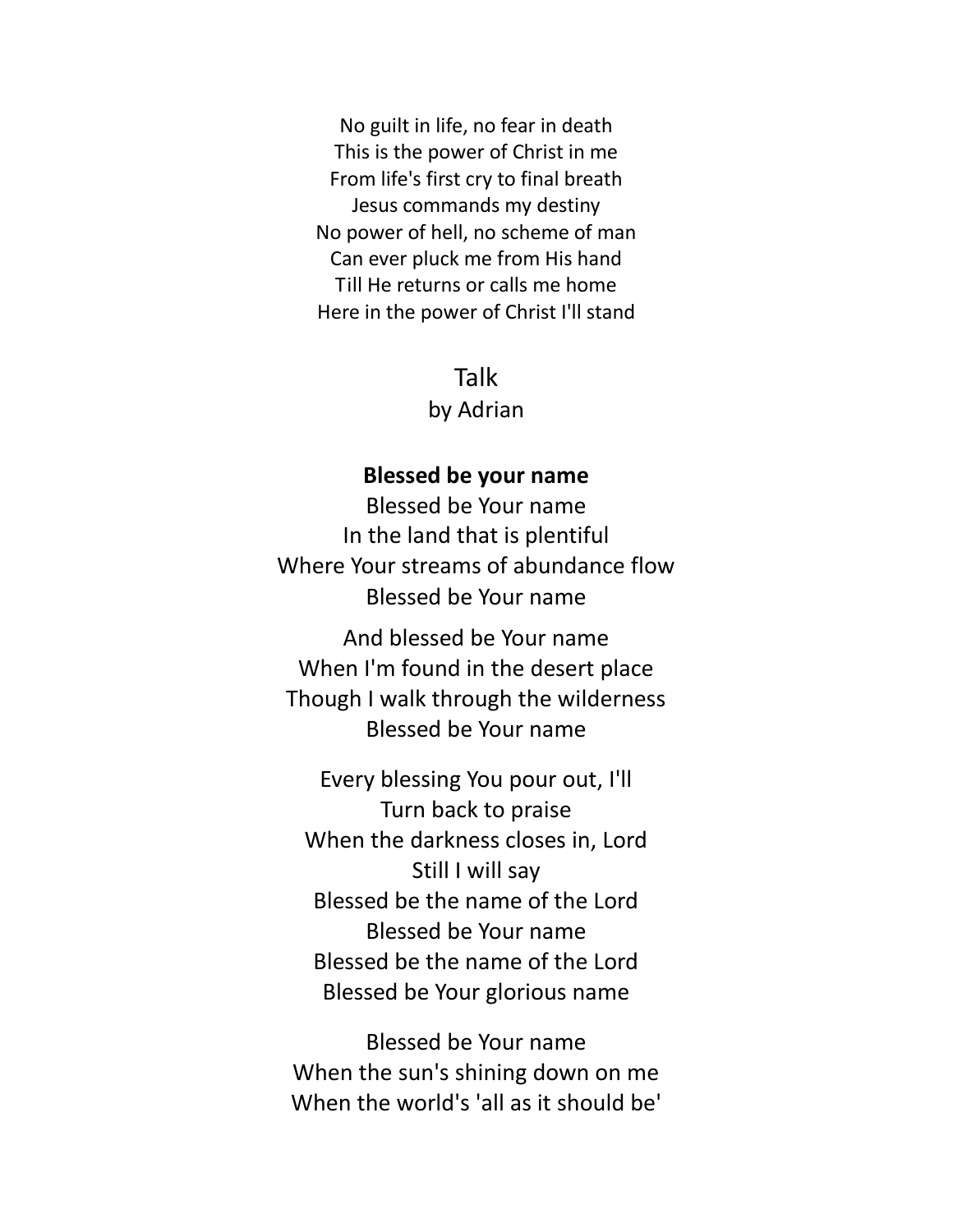Blessed be Your name Blessed be Your name On the road marked with suffering Though there's pain in the offering Blessed be Your name

Every blessing You pour out, I'll Turn back to praise When the darkness closes in, Lord Still I will say Blessed be the name of the Lord Blessed be Your name Blessed be the name of the Lord Blessed be Your glorious name

Blessed be the name of the Lord Blessed be Your name Blessed be the name of the Lord Blessed be Your glorious name

You give and take away You give and take away My heart will choose to say Lord, blessed be Your name

Matt Redman, Copyright © 1994 Kingsway's Thankyou Music

## Profession of Faith

*The president addresses the congregation:* Brothers and sisters, I ask you to profess the faith of the Church. Do you believe and trust in God the Father? **I believe in God, the Father almighty, creator of heaven and earth.**

Do you believe and trust in his Son Jesus Christ? **I believe in Jesus Christ, his only Son, our Lord,**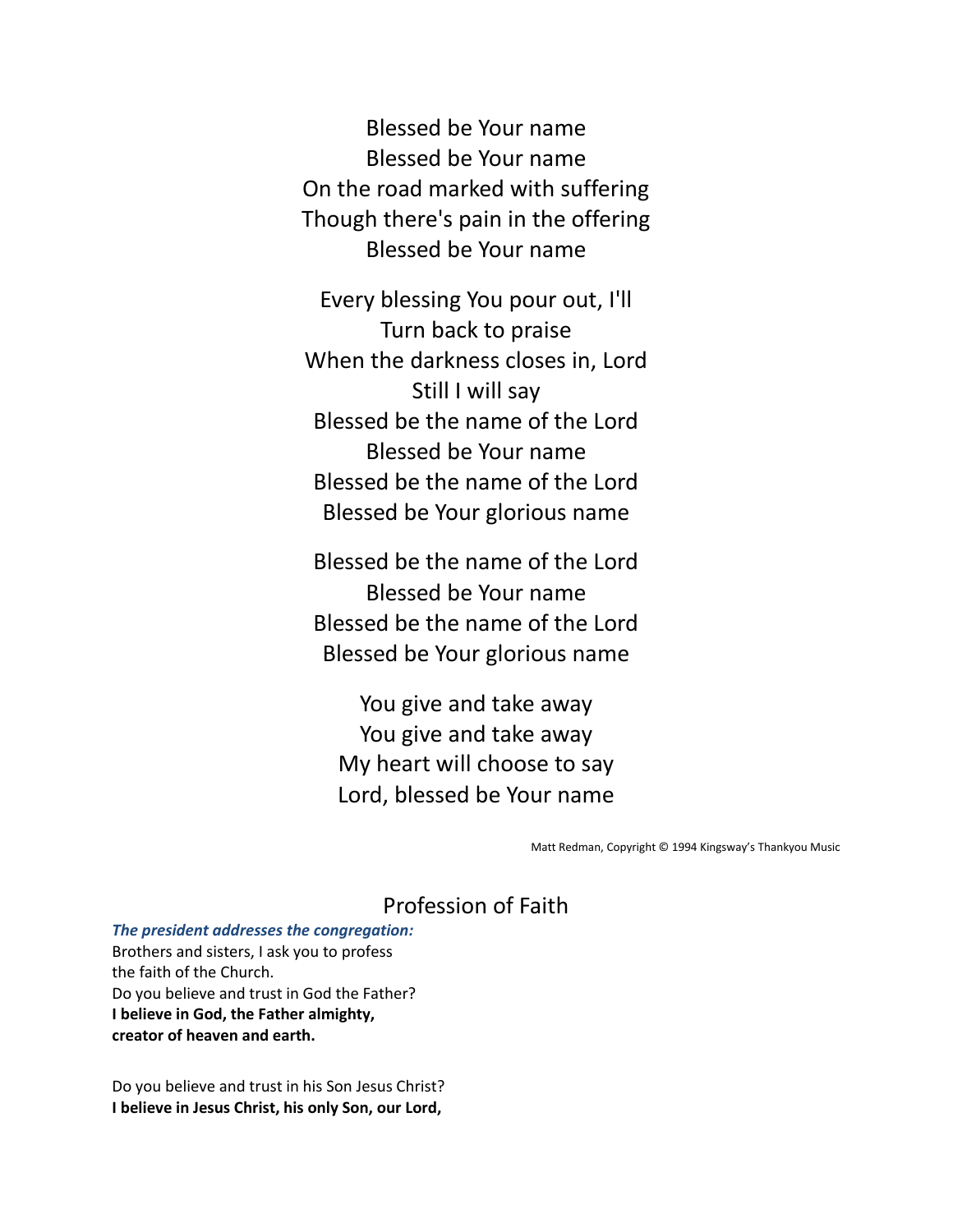**who was conceived by the Holy Spirit, born of the Virgin Mary, suffered under Pontius Pilate, was crucified, died, and was buried; he descended to the dead. On the third day he rose again; he ascended into heaven, he is seated at the right hand of the Father, and he will come to judge the living and the dead.**

Do you believe and trust in the Holy Spirit? **I believe in the Holy Spirit, the holy catholic Church, the communion of saints, the forgiveness of sins, the resurrection of the body, and the life everlasting. Amen.**

### Our Prayers

led by Sue

Jesus Christ (once again) Jesus Christ, I think upon Your sacrifice You became nothing, poured out to death Many times I've wondered at Your gift of life And I'm in that place once again I'm in that place once again

Jesus Christ, I think upon Your sacrifice You became nothing, poured out to death Many times I've wondered at Your gift of life And I'm in that place once again I'm in that place once again

And once again I look upon the cross where You died I'm humbled by Your mercy and I'm broken inside Once again I thank You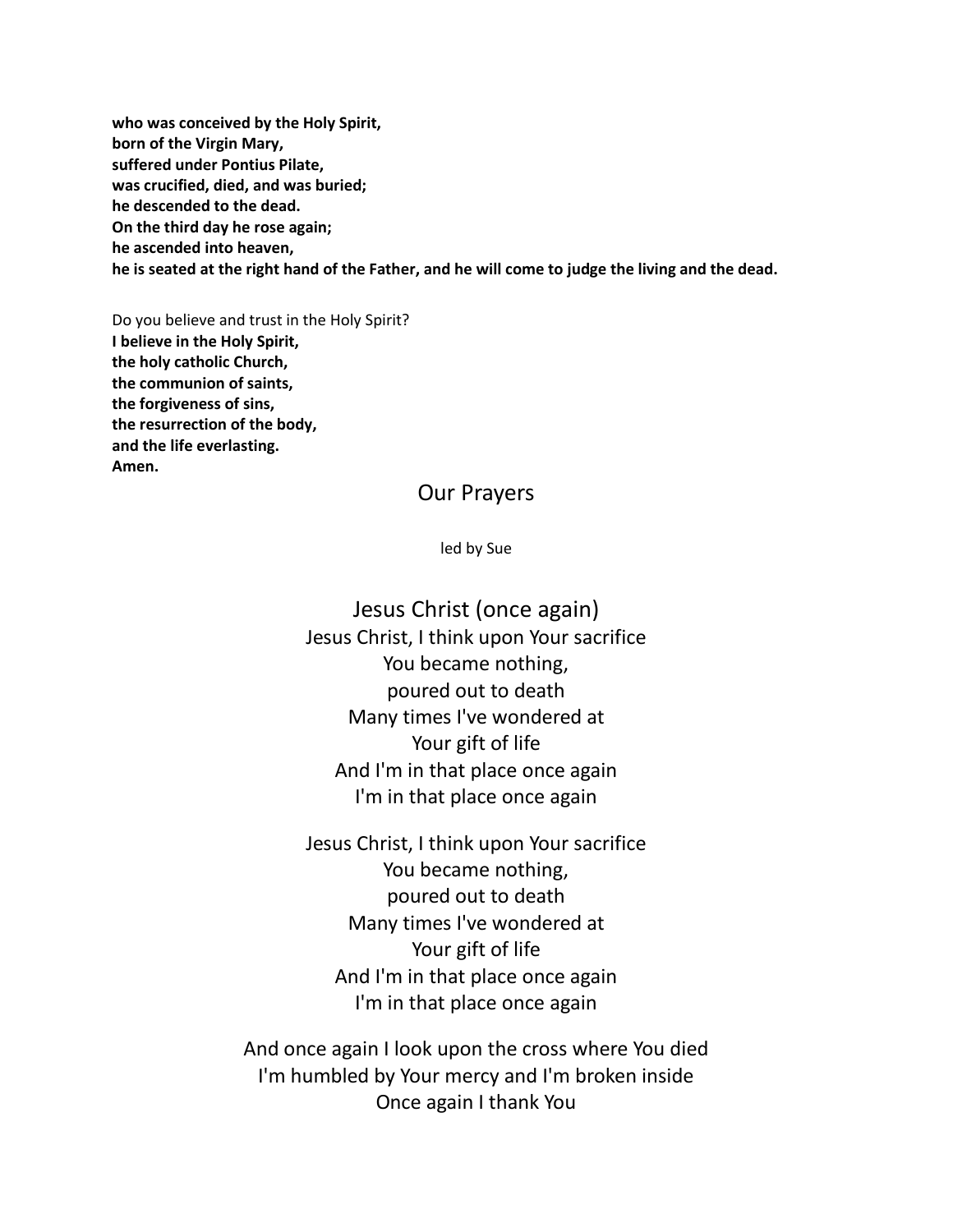Once again I pour out my life

Now You are exalted to the highest place King of the heavens Where one day I'll bow But for now I marvel at this saving grace And I'm full of praise once again I'm full of praise once again

And once again I look upon the cross where You died I'm humbled by Your mercy and I'm broken inside Once again I thank You Once again I pour out my life

> Thank You for the cross Thank You for the cross Thank You for the cross, my Friend Holy Communion The Lord is here. **His Spirit is with us.**

> > Lift up your hearts. **We lift them to the Lord.**

Let us give thanks to the Lord our God.

#### **It is right to give thanks and praise.**

It is right to praise you, Father, Lord of all creation; in your love you made us for yourself.

When we turned away you did not reject us, but came to meet us in your Son.

> **You embraced us as your children and welcomed us to sit and eat with you.**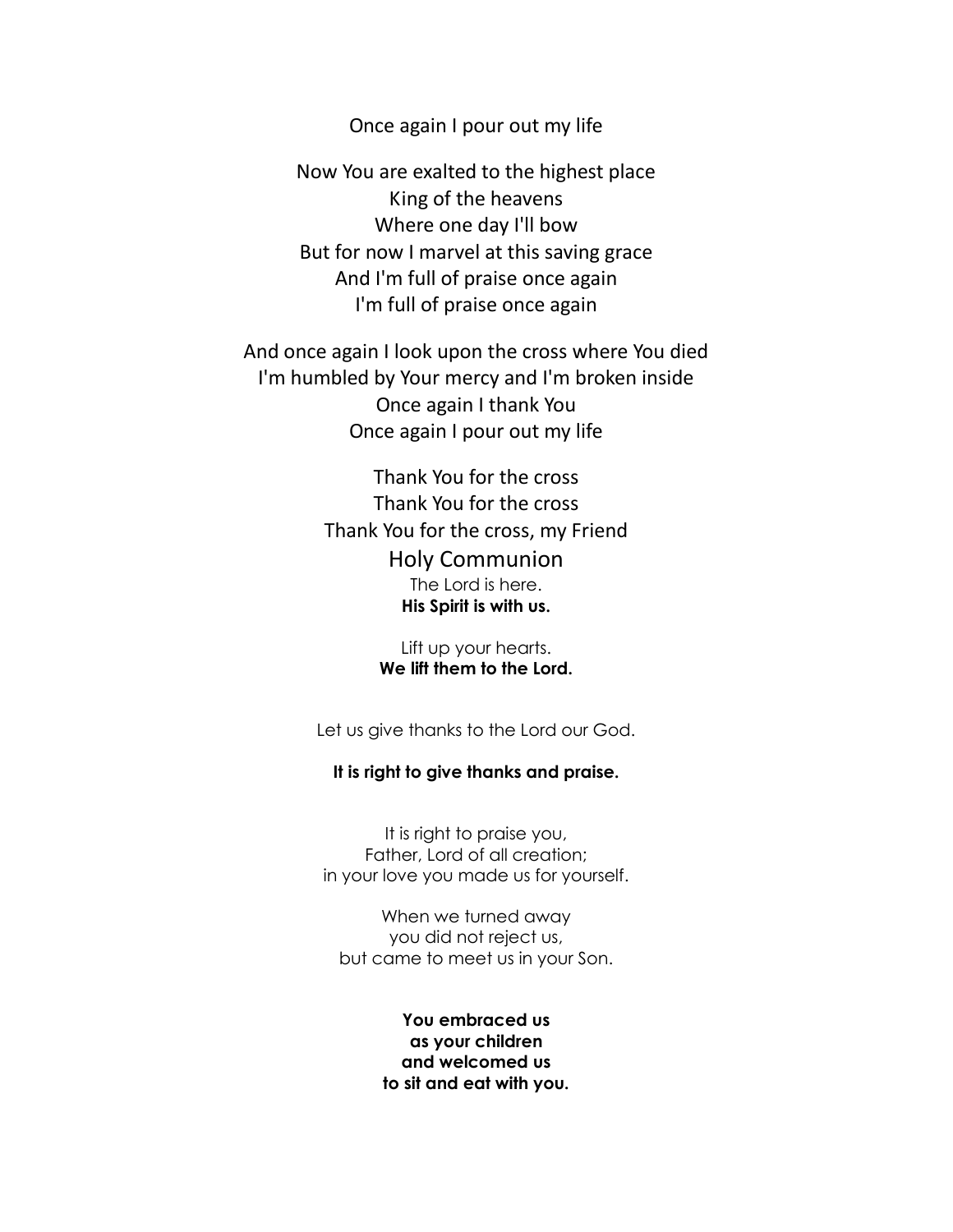In Christ you shared our life that we might live in him and he in us.

#### **He opened his arms of love upon the cross and made for all the perfect sacrifice for sin.**

On the night he was betrayed, at supper with his friends he took bread, and gave you thanks; he broke it and gave it to them, saying: Take, eat; this is my body which is given for you; do this in remembrance of me.

#### **Father, we do this in remembrance of him: his body is the bread of life.**

At the end of supper, taking the cup of wine, he gave you thanks, and said: Drink this, all of you; this is my blood of the new covenant, which is shed for you for the forgiveness of sins; do this in remembrance of me.

#### **Father, we do this in remembrance of him: his blood is shed for all.**

As we proclaim his death and celebrate his rising in glory, send your Holy Spirit that this bread and this wine may be to us the body and blood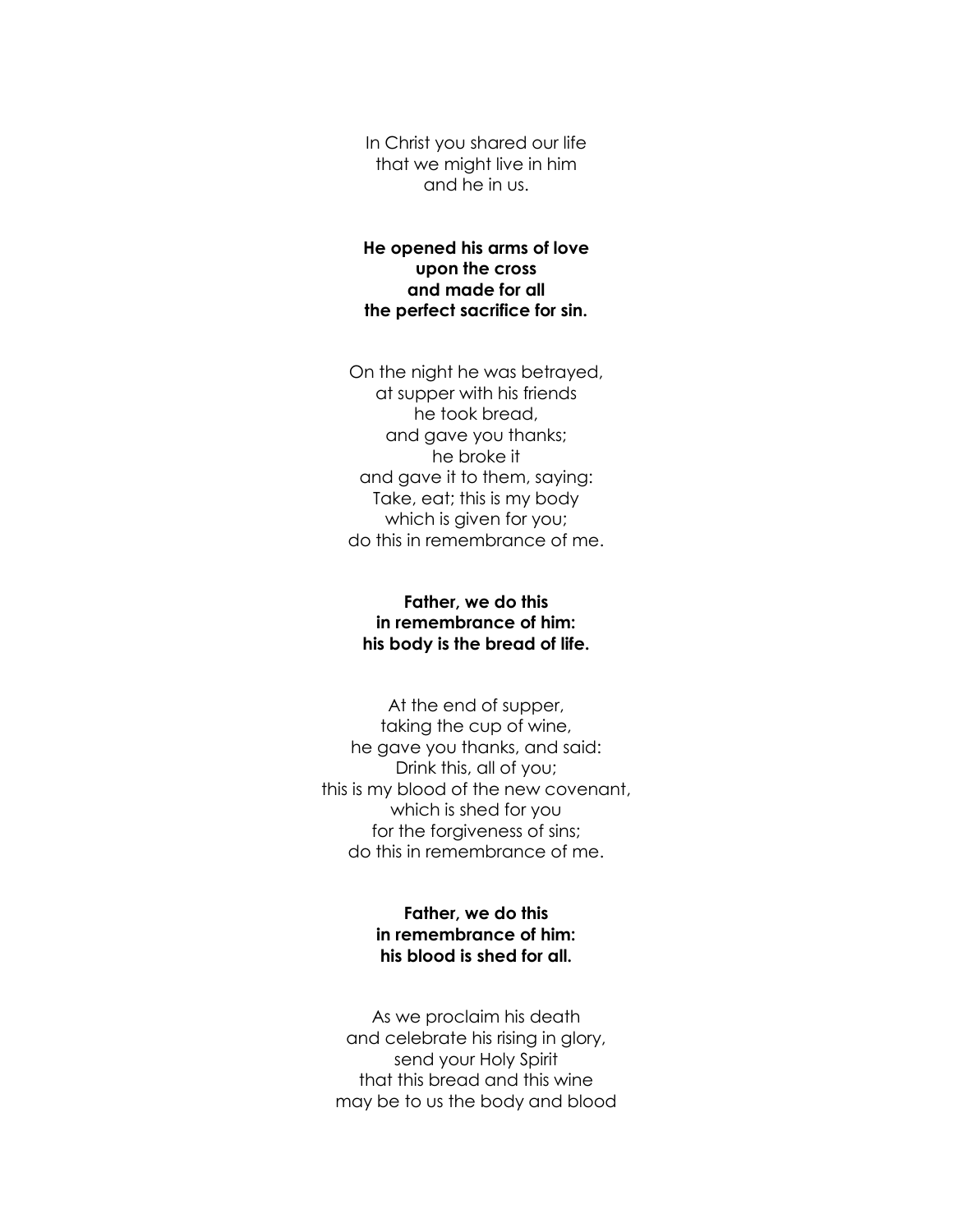of your dear Son.

#### **As we eat and drink these holy gifts make us one in Christ, our risen Lord.**

With your whole Church throughout the world we offer you this sacrifice of praise and lift our voice to join the eternal song of heaven:

> **Holy, holy, holy Lord, God of power and might, Heaven and earth are full of your glory. Hosanna in the highest.**

### The Lord's Prayer

As our Saviour taught us, so we pray: **Our Father in heaven hallowed be your name. Your Kingdom come, your will be done on earth as in heaven. Give us today our daily bread. Forgive us our sins as we forgive those who sin against us.**

> **Lead us not into temptation but deliver us from evil. For the kingdom, the power, and the glory are yours now and for ever. Amen.**

> Every time we eat this bread and drink this cup.

#### **We proclaim the Lord's death**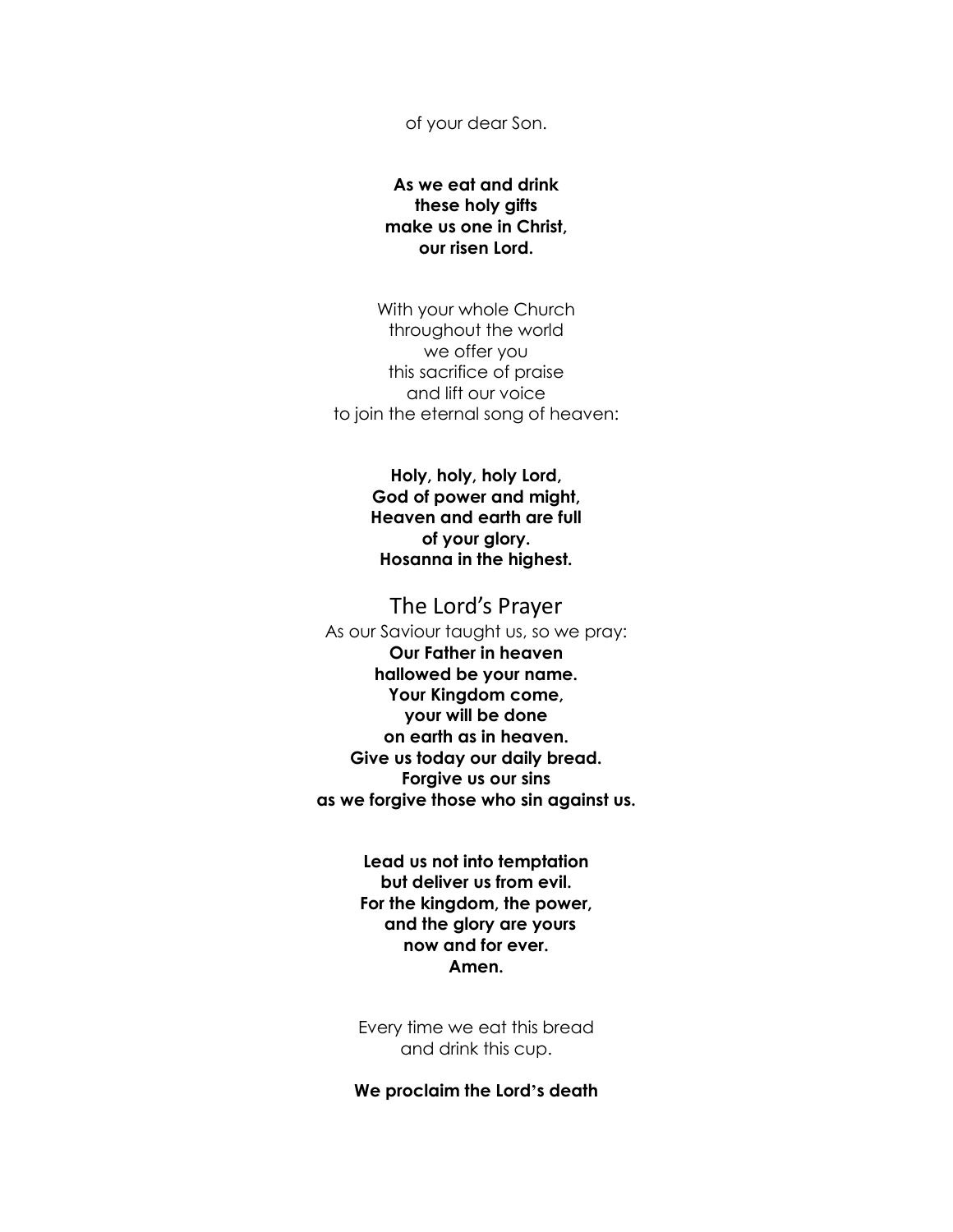#### **until he comes.**

## Giving of Communion

Draw near with faith. Receive the body of our Lord Jesus Christ which he gave for you, and his blood which he shed for you. Eat and drink in remembrance that Christ died for you, and feed on him in your hearts by faith with thanksgiving.

### Receiving Bread and Wine

### Post Communion Prayer

God of glory, you nourish us with your Word who is the bread of life: fill us with your Holy Spirit that through us the light of your glory may shine in all the world. We ask this in the name of Jesus Christ our Lord. **Amen.**

## Prayer After Communion

**Almighty God,**

**we thank you for feeding us with the body and blood of your Son Jesus Christ. Through him we offer you our souls and bodies to be a living sacrifice. Send us out in the power of your Spirit to live and work to your praise and glory. Amen.**

> Rejoice rejoice! Rejoice! Rejoice! Christ is in you The hope of glory In our hearts He lives! He lives! His breath is in you Arise a mighty army We arise

Now is the time for us To march upon the land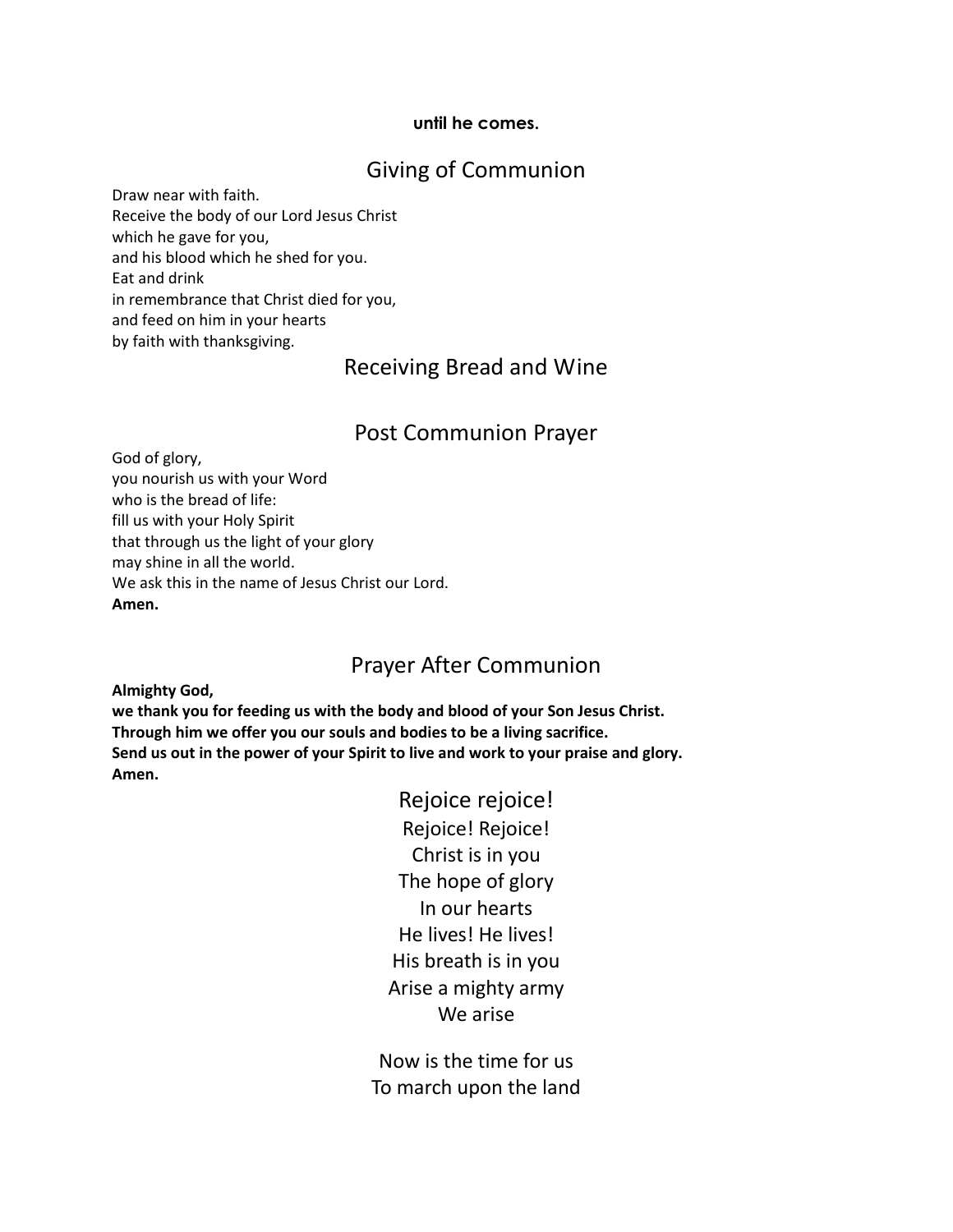Into our hands He will give the ground we claim He rides in majesty To lead us into victory The world shall see That Christ is Lord

> Rejoice! Rejoice! Christ is in you The hope of glory In our hearts He lives! He lives! His breath is in you Arise a mighty army We arise

God is at work in us His purpose to perform Building a kingdom Of power not of words Where things impossible By faith shall be made possible Let's give the glory To Him now.

> Rejoice! Rejoice! Christ is in you The hope of glory In our hearts He lives! He lives! His breath is in you Arise a mighty army We arise

Though we are weak, His grace Is everything we need We're made of clay But this treasure is within